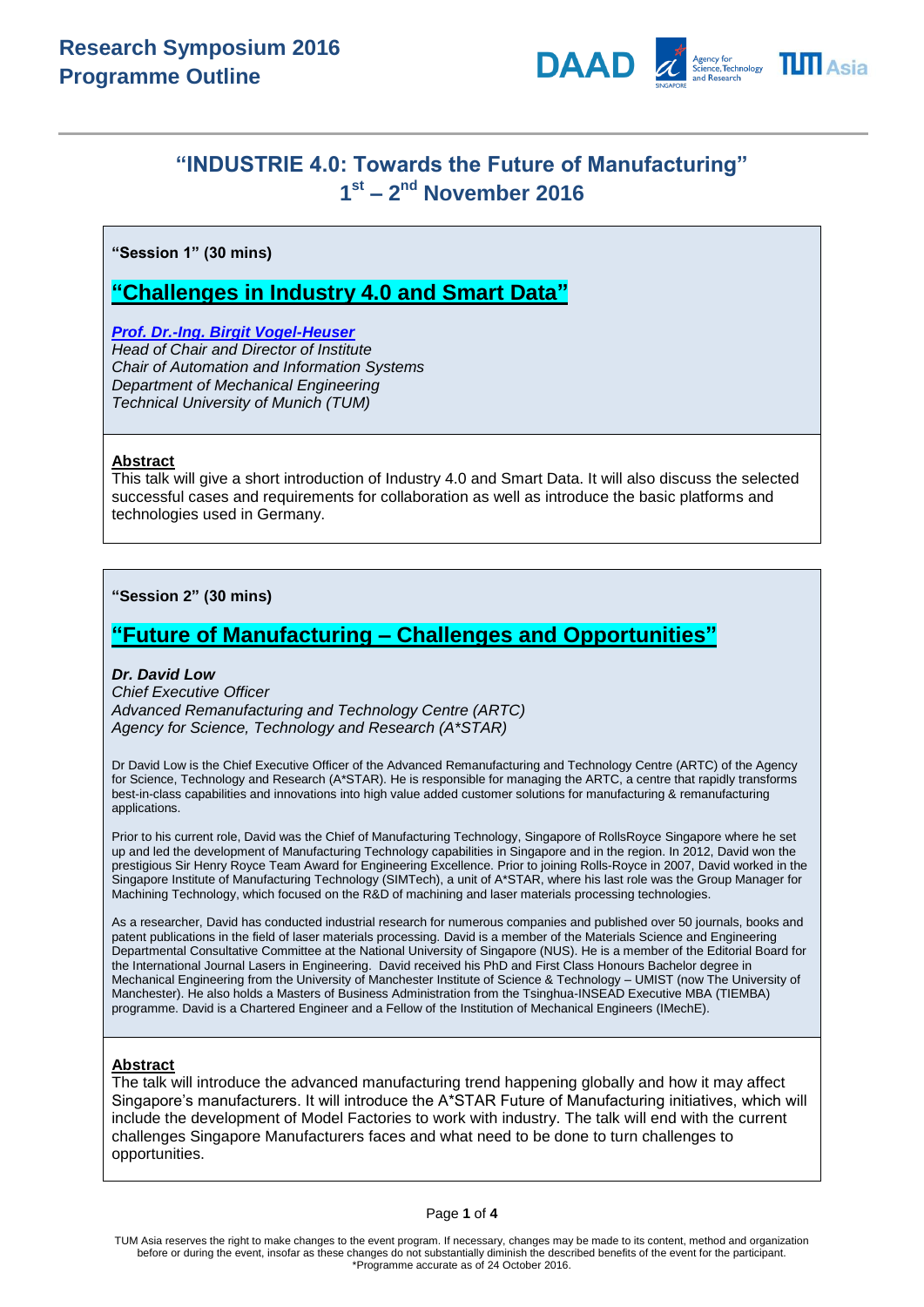# **Research Symposium 2016 Programme Outline**



**"Session 3" (25 mins)**

# **"Festo Technology Plant Scharnhausen on its way towards a digital factory – an adopters view on Industry 4.0"**

#### *Dr. Lutz Seidenfaden*

*Head of Competence Center Asia Festo Pte Ltd*

Dr. Lutz Seidenfaden has been the Head of IT Competence Center Pacific, Festo Pte. Ltd. Singapore since April 2015. In previous positions, Dr. Seidenfaden gained experience in manufacturing and food industry. As Head of Inf. Mgmt. Global Factories at Festo, he was responsible for the IT landscape in Festo plants worldwide and led the project team for the buildup of the new Festo technology plant in Scharnhausen, Germany. He is the coordinator for Industry 4.0 topics within Festo Global IT.

### **Abstract**

The Technology Plant in Scharnhausen, Germany was planned as a state-of-the-art manufacturing facility and considers aspects of industry 4.0. Since its opening in 2015 it continues to develop towards a smart factory using modern communication technologies and cloud services. In the talk current I 4.0 projects will be presented and their potential and current challenges discussed.

## **"Session 4" (25 mins)**

# **"Material-critical Sensors and Transducers for Intelligent Manufacturing"**

### *Dr. Yao Kui*

*Program Manager, Principal Scientist Institute Of Materials Research And Engineering (IMRE) Agency for Science, Technology and Research (A\*STAR*

Yao Kui received the bachelor degree in electronics engineering, master degree in technical physics, and the Ph.D in electronic materials and devices. Currently, he is a Principal Scientist, and the Program Manager for the material-critical Sensors and Transducers Programme at IMRE, A\*STAR. He is also an Adjunct Professor in School of Material Science and Engineering (MSE), Nanyang Technical University. During 1998 - 1999, he worked in the Materials Research Laboratory (MRL), The Pennsylvania State University, USA. Previously, he was a postdoctoral fellow in Microelectronics Center, Nanyang Technological University (NTU), Singapore, during 1995-1997. His research areas cover smart materials, and the sensors and transducers enabled with the smart materials, including their applications. The sensors and transducers demonstrated by his research team with smart materials at IMRE, including energy autonomous sensors and direct-write embedded transducers, have demonstrated their application potential in intelligent condition monitoring through industry collaboration and technical licensing.

### **Abstract**

As crucial technologies for enabling decentralized intelligence demanded by industry, a large quantity of highly distributed sensors and transducers are desired for online functional interactions in the system. Instead of installation of discrete devices, an emerging strategy is introduced with examples from IMRE about directly forming sensors and transducers in machinery and product to realize selfdiagnostic and real-time monitoring functions. Wireless and energy autonomous sensors and transducers are also demonstrated by integrating multiple signal conversion and storage functions of smart materials. These advanced sensors and transducers based on material-critical processing and performance are exhibiting important application values for intelligent manufacturing.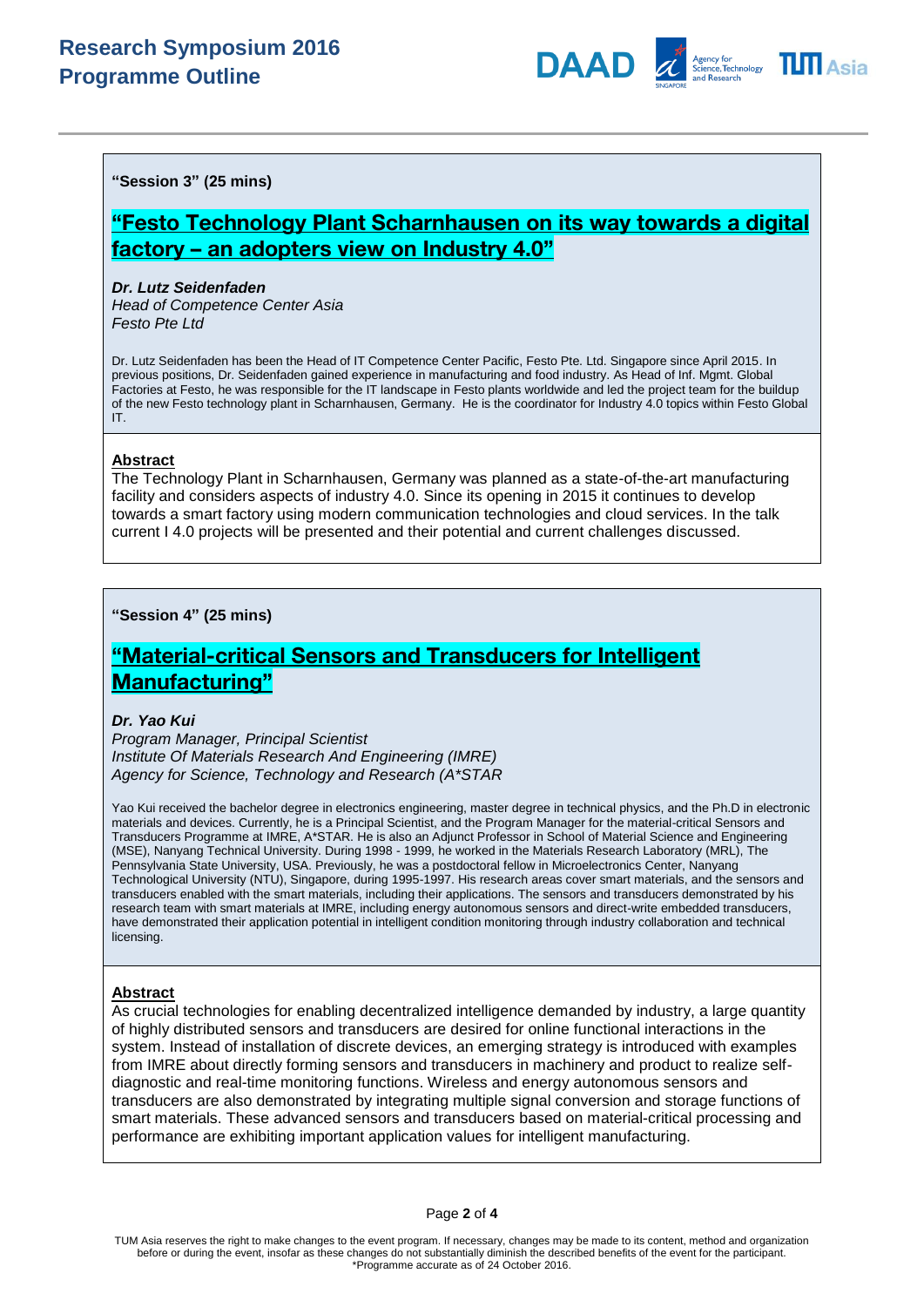# **Research Symposium 2016 Programme Outline**





**"Session 5" (25 mins)**

## **"Visual Computing in Industry 4.0"**

# *Dr.-Ing. Marius Erdt*

*Deputy Director Head, Visual and Medical Computing Fraunhofer IDM@NTU*

Dr. Marius Erdt is Deputy Director of Fraunhofer IDM@NTU and head of Visual and Medical Computing. Prior to his engagement at Fraunhofer in Singapore, he worked at Fraunhofer IGD in Germany from 2007 to 2012 in the cognitive computing and medical imaging department as a post-doc and research associate, respectively. He received his PhD in Computer Science from the Technische Universität Darmstadt. His current research interests are in Augmented Reality, Medical Computing and Image Processing.

### **Abstract**

Physical and virtual worlds in manufacturing are increasingly converging. More and more physical objects and machines are becoming networked in the evolutionary development of the Internet of Things and the 4th industrial revolution known as Industry 4.0 or Smart Manufacturing. Visual Computing technologies such as Augmented and Virtual Reality as well as data visualisation are keyparts of this revolution allowing the creation of highly flexible and efficient cyber-physical manufacturing processes.

### **"Session 6" (25 mins)**

# **"In situ programming and program verification for robotic automation"**

### *Dr. Martin Saerbeck*

*Senior Scientist, Computing Science Institute of High Performance Computing (IHPC) Agency for Science, Technology and Research (A\*STAR)*

Dr Saerbeck is Senior Scientist and capability group manager within the Computing Science department at the Institute of High Performance Computing. His research focusses on human-machine interaction and interactive system design. In 2009 he received an extra gratification for excellent business results awarded by Philips Research for his work on the popular interface robot iCat. In 2010 he joined IHPC as awardee of the A\*STAR Independent Investigatorship, where he started a team focused on human-robot interaction. Among others, Dr. Saerbeck led the development of a novel tutoring robot concept and developed a robot middleware that distinguishes itself by being verifiable on component level. He published several papers related to human-robot interaction in international conferences and journals. Apart from robotics, his research interests include distributed software architectures, machine learning and verification of cyber-physical systems.

### **Abstract**

Utilizing robots for industrial automation incurs significant overhead in terms of manpower and time required for programming and testing. This talk will outline our vision for in-situ programming of small automation tasks. The scenario envisions a user to collaborate with a robot through speech and gesture interaction, similar to instructing co-workers. The input of the user is parsed and verified to automatically generate executable code for the robot. This talk will highlight underlying technology for program generation and verification as well as our work on a verifiable robotic middleware.